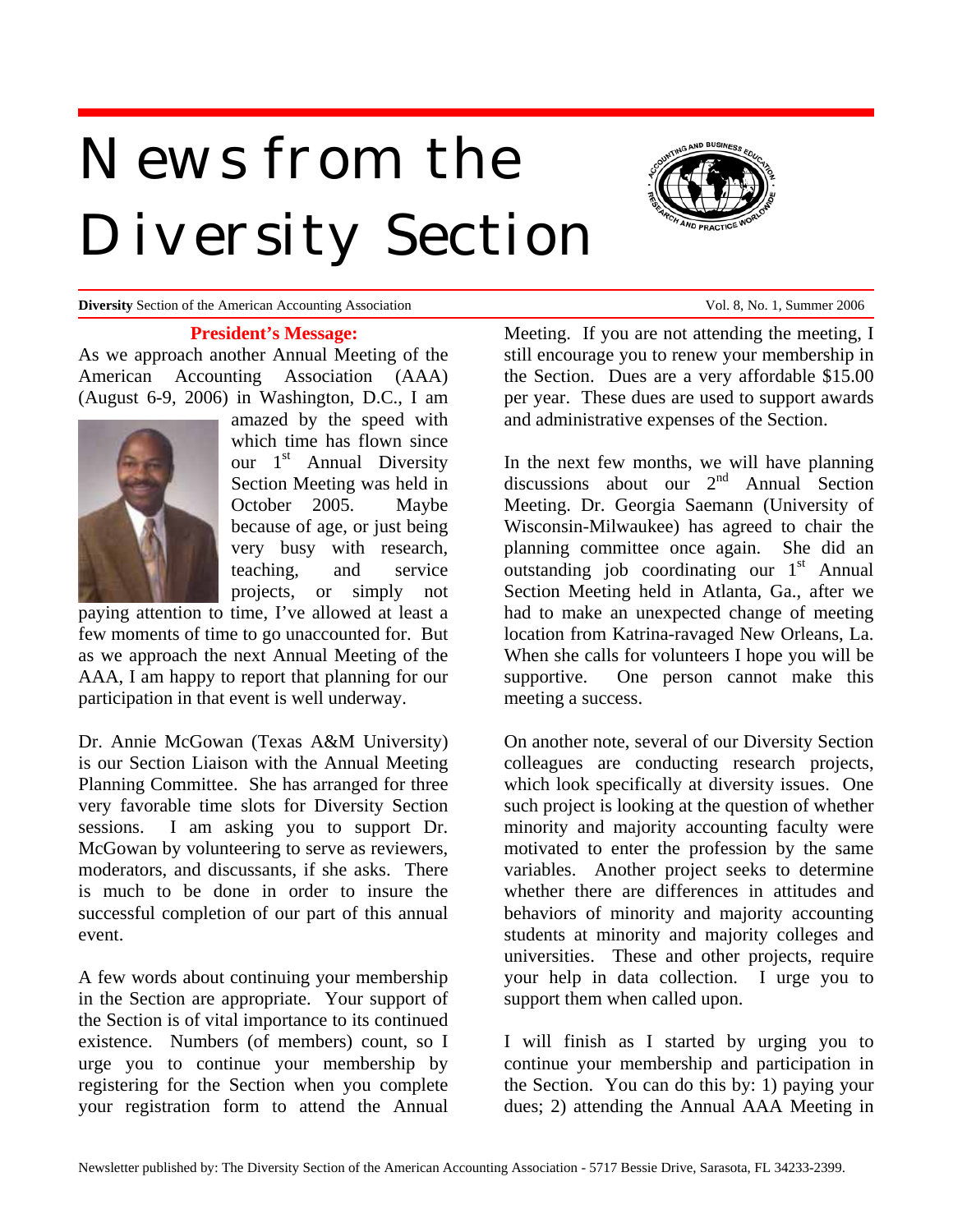Washington, D.C.; 3) supporting the research efforts of fellow colleagues; and 4) planning to attend our  $2<sup>nd</sup>$  Annual Section Meeting. I hope to see you in Washington D.C. at our Breakfast and Business Meeting to be held on Tuesday, August 8<sup>th</sup> at the Annual AAA Meeting.

*Harold T. Little, Jr. President* 

# **Inaugural Diversity Section Mid-Year Meeting:**

The inaugural mid-year meeting of the Diversity Section of the AAA was held in Atlanta, Georgia from October 6-8, 2005. There were 51 registrants for the meeting, which opened with a welcome reception on Thursday, October 6. The first full day of the conference started with a panel discussion on "How Can We Increase the Success Rate of Minority Faculty in the Accounting Education Profession?" Panelists included Harold Little (Western Kentucky University), Fred Jacobs (Georgia State University) and Mark Dawkins (University of Georgia).

The panel focused on the challenges faced by minority faculty in the accounting academy and the related strategies that promote academic career success. An objective of the session was to provide a forum for accounting administrators to hear and discuss a range of previously unspoken concerns and issues of underrepresented faculty (read more in Cheryl's article). There were four concurrent research sessions before lunch covering financial reporting issues, corporate governance and audit, students' perceptions and performance, and increasing diversity in accounting.

At lunch, the registrants were addressed by **Denise Mummert**, President of the Georgia Society of CPAs. She defined diversity as equality of opportunity, and more broadly as differences in race and gender, differences in background, education, and personality. She spoke about things we can do institutionally and informally to promote diversity, such as:

- Helping young people value education
- Helping them believe they can succeed
- Encouraging others to take responsibility and seize opportunities for development
- Mentoring

After lunch the meeting continued with a research session on diversity in business, and a panel discussion on administrative opportunities in accounting. Panelists included Ida Robinson-Backmon (North Carolina A&T State University), Fred Jacobs (Georgia State University), Emmanuel Onifade (Morehouse College) and Timothy Fogarty (Case Western University). The panelists discussed the opportunities and challenges related to administrative positions, including dean and department chair responsibilities.

Friday's meeting ended with a business meeting chaired by Harold Little, President of the Section, and was followed by a reception hosted by Ernst and Young LLP that highlighted the E&Y Diversity Research Grant. Note: Winners of the E&Y Diversity Initiatives

Grant were Aretha Hill, and Shawnta Friday-Stroud, both from Florida A&M University. Congratulations to Aretha and Shawnta!

Saturday opened with another panel discussion with various journal editors. Panelists included: Jesse Dillard, Editor—*Accounting and the Public Interest* (Portland State University). Sue Ravenscroft, Editor—*Issues in Accounting Education* (Iowa State University). Timothy Fogarty, Associate Editor—*Issues in Accounting Education* (Case Western University).

Paul Williams, Associate Editor—*Accounting and the Public Interest* (North Carolina State University) and Cheryl Lehman, General Editor—*Advances in Public Interest Accounting* (Hofstra University).

The editors provided their recommendations for publishing in prominent accounting journals. Topics included research design, writing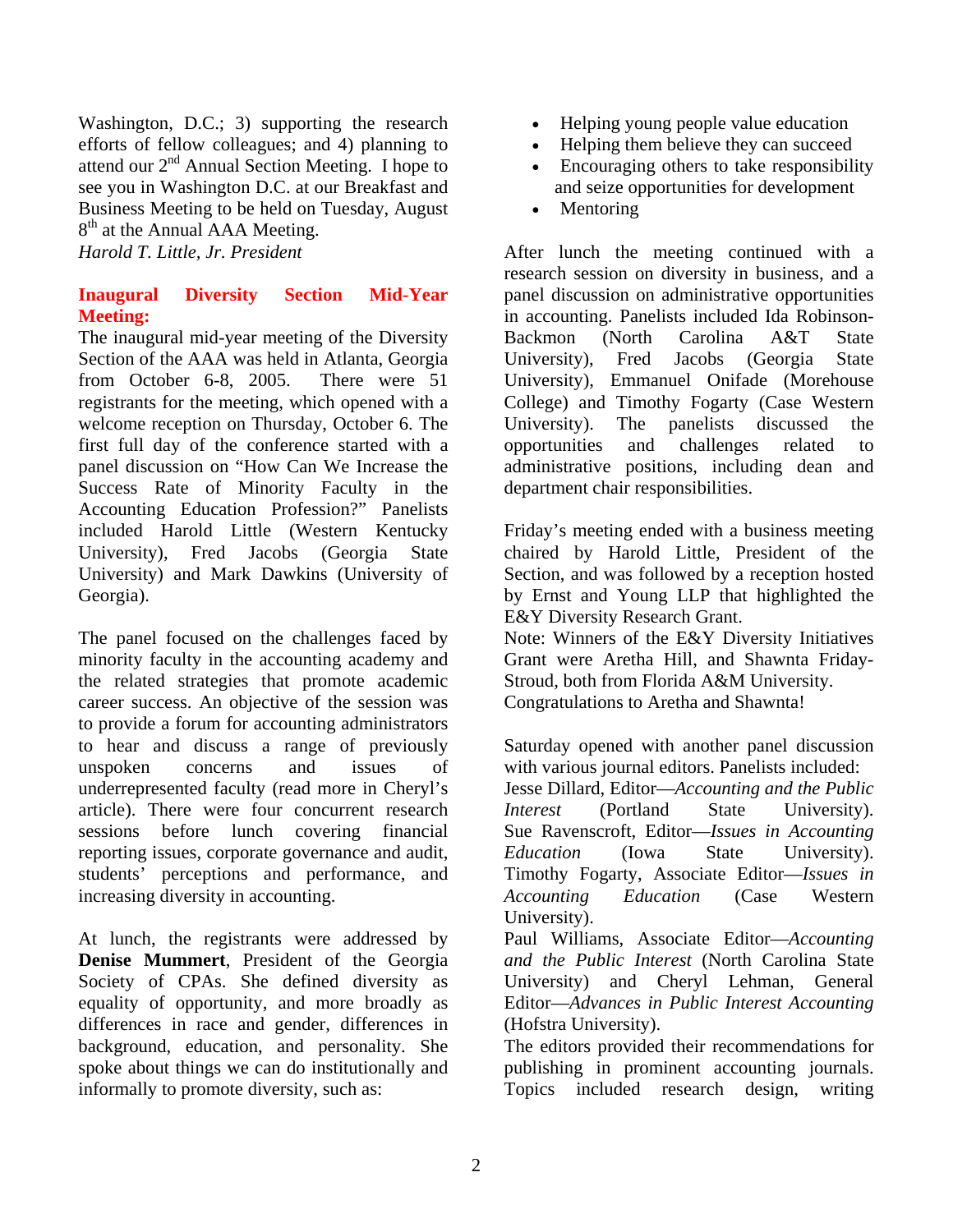techniques, and review-process success factors. The panelists emphasized the publication opportunities in their journals and the importance of diversity research.

The final two sessions of the conference presented research looking at assessment of diversity and pedagogy and curriculum.

We would like to thank the sponsors of the Diversity Section Mid-year meeting - Ernst and Young LLP and the AICPA - Minority Initiatives Committee.

We are looking forward to *our next meeting which will be held October 12-14, 2006 at the Embassy Suites – Atlanta Airport Hotel in Atlanta, GA.* Keep your calendars open! *The Editors* 

#### **Panel Discussions Offer New Challenges**

Cheryl L. Allen, Ph.D., CPA. Vice-president – Diversity Section



It was at the 2000 annual AAA convention in Atlanta, GA that the first official

talks and campaign regarding establishing the Diversity Section of the AAA were conducted. We were reminded of the efforts of those who had operated for many years as an AAA committee subject to limited resources and to dependence on the mercy of the AAA leadership. Those in attendance made the case for having our own section, and there was much discussion and concern expressed about the ability of the section to sustain itself. Before it was over, we all got a quick lesson in "AAA organization  $101.$ "

Fast forward 5 years – the first annual meeting of the Diversity Section was held in Atlanta, Georgia. As fate would have it, the conference was relocated from New Orleans, LA to Atlanta.

Although the circumstance for the required location change was tragic (hurricane Katrina), the relocation was so apropos- (again) Atlanta facilitated the marking of another milestone for the Diversity Section. No doubt, the conference was a testimony to what hard work and perseverance can produce.

The conference presentations covered a gamut of topics: Auditing, Accounting Education, Corporate Governance, and Empirical/ Archival. However, the two panel discussions highlighted new challenges.

The first panel was a continuation from a panel discussion held at the annual meeting in San Francisco, CA. The panel focused on the challenges faced by minority accounting faculty and related strategies that promote academic career success. Participants Mark Dawkins, Cynthia Jackson, and Harold Little, shared a common sentiment related to the service expectations of minority faculty. Although usually implicit, minority accounting faculty are constantly faced with wearing more than one hat – being everything to everyone – serving as advisors to student organizations, academic advisors of minority students, minority representation on departmental and universitywide committees, etc... Considering the scarcity of minority faculty on university campuses, the potential magnitude of this challenge is very clear. Further, the magnitude seemingly is consistent across schools (small vs. large; minority vs. non-minority). The message of the panel was to communicate the importance of administrators considering these additional service-expected responsibilities when evaluating and developing strategies related to the tenure and promotion of minority faculty.

The second panel, moderated by Ida Robinson-Backmon, included Fred Jacobs, Timothy Fogarty, Emmanuel Onifade, and Quinton Booker - who are serving or have served their respective institutions as department chairs,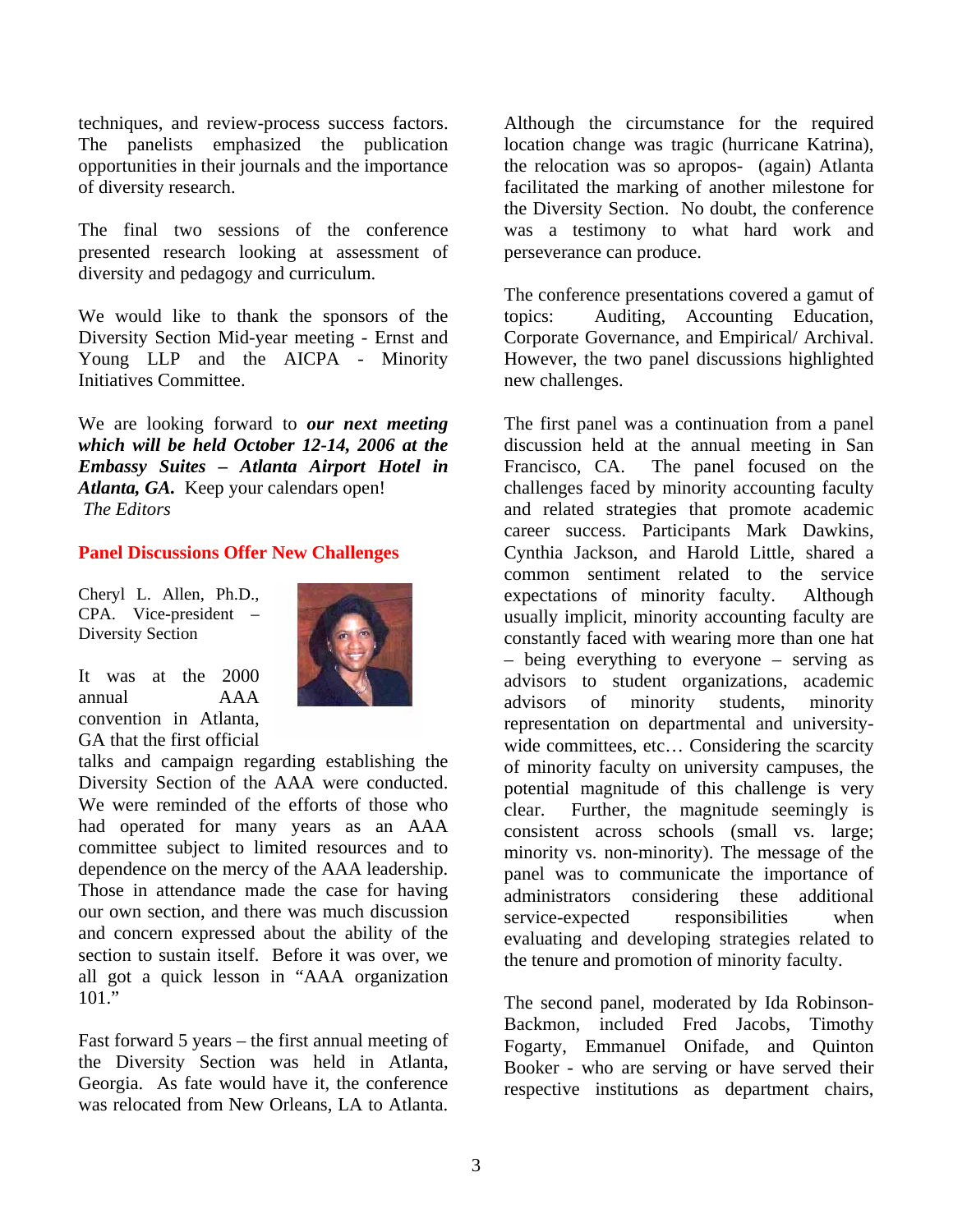assistant deans and deans. We were made aware through the second panel that while there is an obvious faculty need in higher education, there is also a need (demand) for minority administrators (department chairs; deans; provosts). The panel participants spoke very candidly about the pros and cons of these positions. Nonetheless, an additional challenge is the lack of availability of minorities to meet the demand. The panel addressed yet another implied responsibility that non-minority faculty may escape. Listening to the discussions, attendees were motivated to consider filling the need for minorities in all facets of academic institutions.

**Minutes of the American Accounting Association Diversity Section Business Meetings in San Francisco and Atlanta –** 

#### *August 9, 2005 -San Francisco, CA*

The meeting was called to order by Ida Robinson-Backmon, President of the section.

Georgia Saemann gave an update on the upcoming Diversity Section Meeting to be held in New Orleans, LA October 6-8, 2005. Georgia stressed the importance of the success of this meeting since it would be the first meeting of the Diversity Section. She urged members to submit papers, research proposals, panel sessions, and other highly interactive workshops. Georgia encouraged all members to attend the meeting and to encourage other colleagues to attend.

Cheryl Allen, Secretary, presented the minutes from the previous year's meeting.

Fred Jacobs presented the 2005-06 slate of officers:

- $\triangleleft$  President Harold Little
- Vice President Cheryl Allen
- $\triangleleft$  Secretary Linda Poulson
- $\div$  Treasurer Diana Robinson

 Program Liaison – Annie McGowan The slate of officers were accepted and voted on. There was one "Nay" vote and no abstentions.

Harold Little conducted the meeting after being voted President and he encouraged all of the new officers to work toward an outstanding year. He then called for committee reports.

## **Program Committee:**

Vaughn Radcliff reported on the Annual Program Committee. He thanked everyone who submitted papers and/or served on panels. He noted that the Diversity Section had three concurrent sessions in this year's program and that the sessions were well attended. He thanked Aretha Hill and Cheryl Allen for their support and encouraged members to continue to submit papers and panel sessions to future AAA conferences.

#### **Awards Committee:**

The awards committee presented three awards at the AAA meeting. Juan Rivera Presented the following:

**Advancing Diversity in the Business Sector** – Allan Boston from Ernst & Young

## **Exemplary Service to the Profession** –

Theresa Hammond (Boston College). Andrea Alston accepted the award for Theresa.

# **Excellence in Accounting Research** –

Henock Louis (Penn State University).

## **Newsletter:**

Jenice Prather-Kinsey gave an update on the newsletter. She encouraged people to send in any stories or comments that would be appropriate for the newsletter.

## **Faculty Development Committee:**

Emmanuel Onifade reported on the Faculty Development Committee. A primary goal of this committee is to explore ways to ensure that minority faculty knows about seminars and conferences that might help to develop their careers. Emmanuel asked that members consider developing case studies as part of their research. He also asked for more volunteers to assist him on this committee.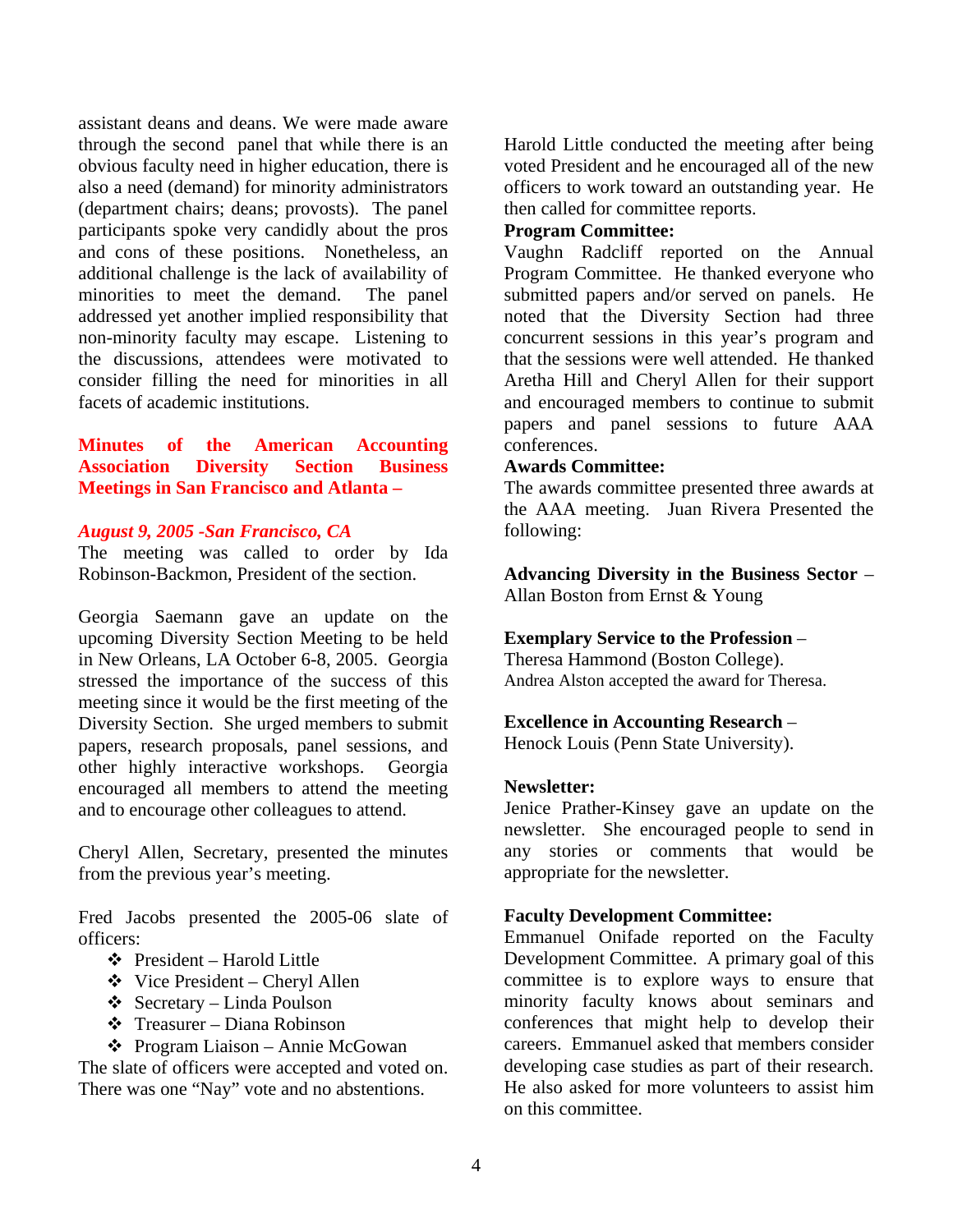# **Parting Comments from the outgoing President:**

Outgoing President Ida Robinson gave some parting comments of serving as President. She thanked Fred Jacobs the preceding president for his mentorship. She mentioned that the Diversity Section partnered with other sections to present panels. She commented that the AICPA has supported this section from the beginning and she encouraged attendance at the first Section meeting in New Orleans (Atlanta).

## **Ernst & Young Award:**

Ellen Glazerman announced that Ernst & Young is starting a diversity grants program and that proposals were being accepted on the relevance of the diversity agenda. Information about the grant can be found on the website. She also said you may email her at [ellen.glazerman@ey.com.](mailto:ellen.glazerman@ey.com)

## **AICPA Best Research Award:**

The AICPA Minority Initiatives Committee Best Research Award was awarded to Maria Leach-Lopez and William W. Stammerjohan.

## **Harold Little – Research Project:**

Cheryl Allen gave an update on the research project she and others were working on. Harold had sent out 300 email surveys and had received only 75 responses. He encouraged all members to complete the survey. Someone suggested that the URL to the survey be included on the AAA website for the Diversity Section.

## **DocNet:**

Matt Anderson mentioned that there were conversations going on through a website called DocNet that voiced concerns that some students who are entering PhD programs are not prepared or of the quality required by most PhD programs. He urged us and the PhD Project to be aware of these conversations and to watch closely how these conversations may impact on African Americans being admitted to PhD programs.

#### **Harold Little – Vision Statement for 2005 – 2006**

Harold gave a report on the treasury. There appeared to be some confusion on the number of paid members as reported on the financial statements and the number as reported by the AICPA. Harold indicated he would follow up on this matter.

Harold called for more participation on committees from the membership.

He plans to increase communications to the members of the activities of the Diversity Section.

Harold stated he would like to see the Diversity Section serve as a research and presentation outlet. He also encouraged members to participate in the AAA regional meetings.

He encouraged us to make it a top priority to increase our membership. One suggestion was for each of us to recruit a colleague at our respective universities to join the Diversity Section.

The meeting was adjourned at 8:05am.

## *October 7, 2005 - Atlanta, GA*

The meeting was called to order by Harold Little at 5:00p.m.

Linda Poulson presented the minutes from the Diversity Section meeting at the AAA Annual Meeting in San Francisco, CA, August 9, 2005. The minutes were unanimously approved.

Diana Robinson, treasurer, presented the financial report and commented that we have 331 professional and student members. The report was unanimously approved.

#### **Committees:**

Harold passed out a list of committees and asked for members to serve on the committees. The latest list of committees and chairpersons are: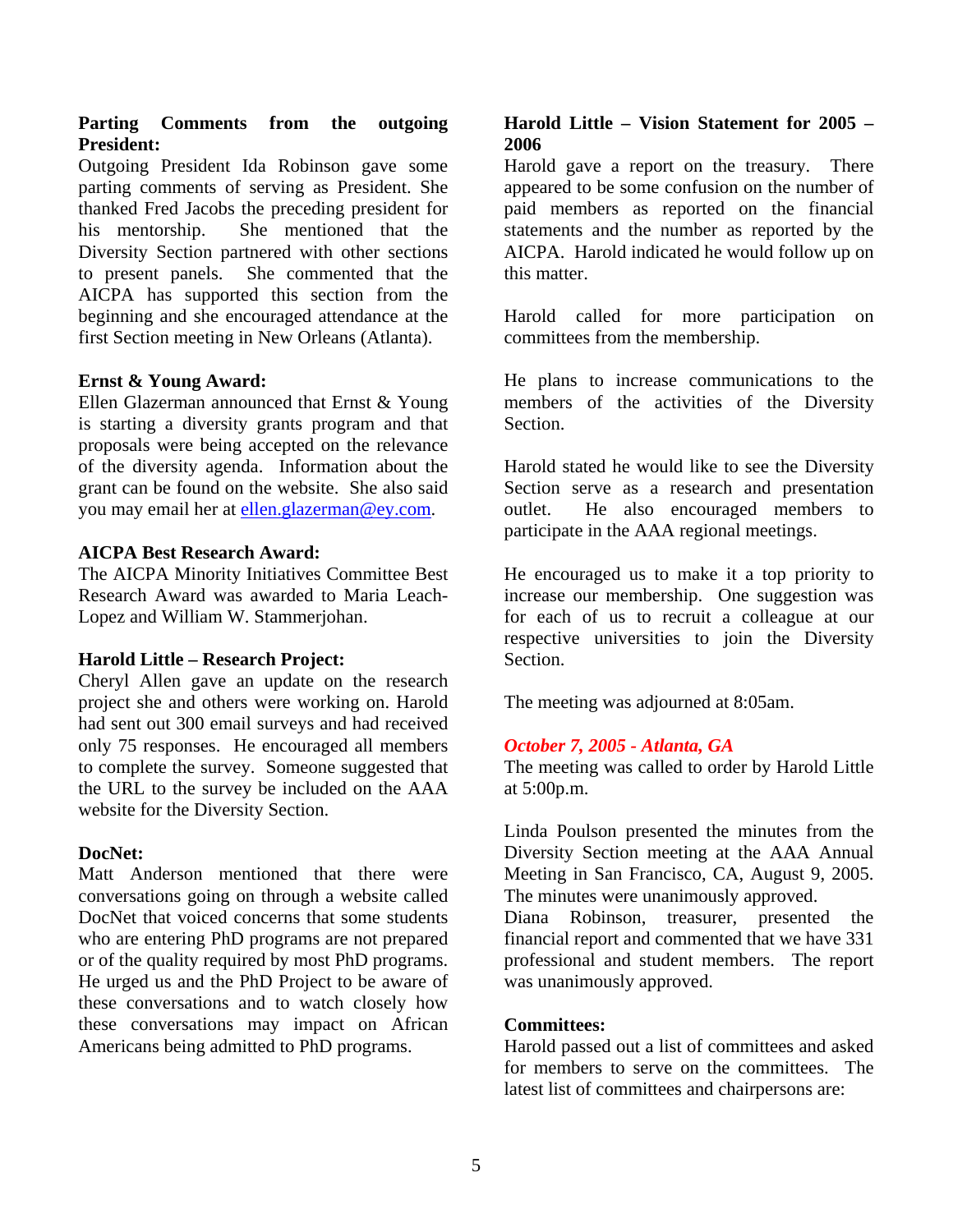Annual Program Committee – Annie McGowan Awards Committee – Jean Wells-Howard By-Laws – Maurice Lockridge Diversity Initiatives – Open Doctoral Programs – Buky Folami Faculty Development – Emmanuel Onifade Historian – Peter Johnson Membership Committee – Delano Berry Newsletter Committee – Dahlia Robinson and Ena Rose-Green Mentoring – Felix Amenkhlenan Nominating Committee – Ida Robinson-Backmon Research Committee – Linda Murray Section Meeting – Open Student/Faculty recruitment Committee – Kevin James Web Advisory – Mark Hale

# **Date and Selection Site for Next Diversity Section Meeting:**

There was some discussion as to when and where to hold the next Mid-Year Diversity Section meeting. Several dates were suggested, but no final date was agreed upon. Atlanta, Las Vegas, and Los Angeles were suggested as possible locations for the next meeting. The Section Meeting Committee will determine the date and location for the meeting at a later date.

## **Minority Faculty Directory:**

Lynette Wood has a data base of Minority Faculty contact information. If you have any questions or need contact information please contact Lynette Wood at [lynwood@vt.edu](mailto:lynwood@vt.edu).

The meeting was adjourned 6:00pm *Submitted by: Linda Poulson, Secretary - Diversity Section Elon University* 

**Fifteen Accounting Doctoral Students Awarded \$10,000 Minority Doctoral Scholarships by KPMG Foundation** 

The KPMG Foundation has awarded a \$10,000 KPMG Minority Accounting Doctoral Scholarship to fifteen minority accounting doctoral candidates. The scholarships, for the 2006-2007 academic year, are renewable for a total of five years at \$10,000 a year.

The recipients are: **Richard Carrizosa**, New York University; **Mashona Cole**, Jackson State University; **Fabio Gaertner**, University of Arizona; **Kenneth Henry**, Florida International University; **Melvin Lamboy-Ruiz**, Purdue University; **Veena Loonanan-Brown**, Florida Atlantic University; **Jonathan Milian**, University of Chicago; **Norma Montague**, University of South Florida; **Susan Muzorewa**, Morgan State University; **Ross Roberts**, Drexel University; **Cathy Scott**, Jackson State University; **Dave Thompson, Jr.**, Jackson State University; **Adrian Valencia**, Florida State University; **Kara Visa**, New York University; and **Alicia Yancy**, University of Southern California.

In support of its continuing effort to diversify the ranks of our nation's business schools and eventually the greater business community, the KPMG Foundation has, to date, earmarked nearly **\$8** million in scholarships to minority accounting and information systems doctoral candidates.

Bernard J. Milano, President of the KPMG Foundation, believes that "these students have learned that dedication, hard work and ambition pay off. They are a key to our country's future and we look forward to following their success after graduation."

The KPMG Foundation Doctoral Scholarship Program for African-American, Hispanic-American and Native American Doctoral Students in Accounting or Information Systems is part of a larger commitment by the KPMG Foundation to increase minority representation,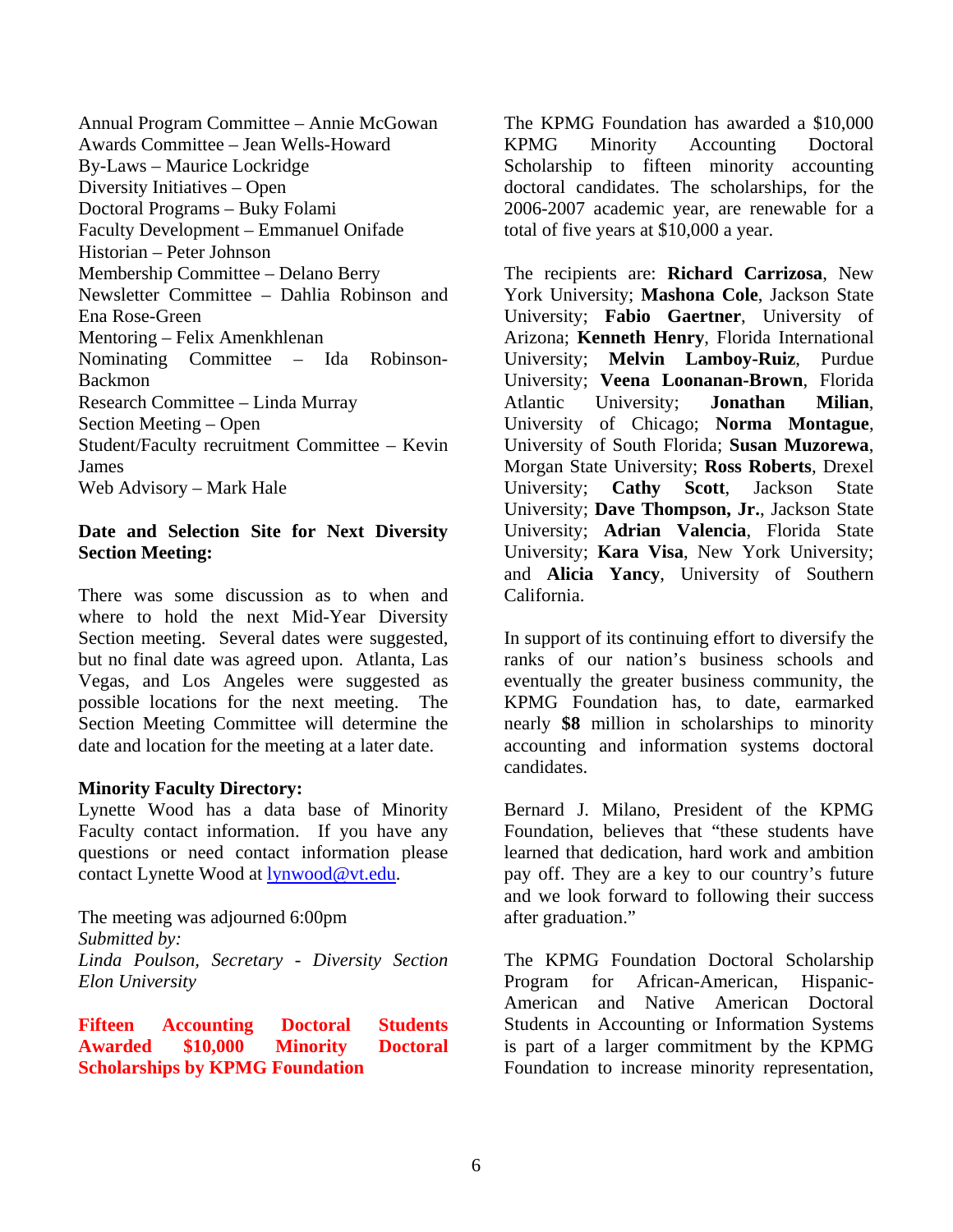not only in accounting programs at colleges and universities, but in the American work force.

The scholarship program complements The PhD Project, a groundbreaking \$16 million program created by KPMG that recruits minority professionals from business into doctoral programs in all business disciplines. The PhD Project attacks the root cause of minority underrepresentation in corporate jobs: historically, very few minority college students study business as an entrée to a corporate career. Diversifying the faculty will attract more minorities to study business and better prepare all students to function in a diverse workforce.

Both programs have been tremendously successful. While there are currently only 775 minority business school professors teaching in the country (up from 294 in 1994 when the Project began), an impressive 402 minorities are currently enrolled in business doctoral programs and 50 are scheduled to begin in 2006. The PhD Project has more than doubled the number of minority business professors.

As the scholarships are renewable for a total of five years, there are 28 doctoral candidates already in the program who will continue to be supported by the Foundation. Adding the 15 new awardees, this brings to 43 the total number of participants for the 2006-2007 academic year. To date, approximately three-fourths of all minority accounting doctoral students in the nation have received financial support from the KPMG Foundation.

Submitted by: Lisa King - KPMG Foundation

# **Women @ Grant Thornton Rolls Out Networking Training**

Among the firm's success stories from the past year is the creation of our women's initiative known as Women @ Grant Thornton. While still new, the initiative has already provided valuable tools to our women, key among them being networking skills.

John D. Rockefeller once said, "I will pay more for the ability to deal with people than for any other ability under the sun." The 93% of adults who think of themselves as shy would likely agree. In this world where who you know is sometimes just as important as what you know, networking is an essential skill for success. Grant Thornton realizes this fact and has made a concerted effort to develop the networking skills of its women.

"Networking is essential for business development," says Kathy Habluetzel, who leads the Family Wealth Planning Practice in the firm's Charlotte office and who chairs the Women @ Grant Thornton Steering Committee. "It's a skill that men often have inherently or develop earlier in their careers and one that women often struggle to master."

# **Providing our women with networking training**

To build the networking prowess of the firm's women, the Women @ Grant Thornton Steering Committee created a networking "meeting-in-abox" and shared it with each of the firm's 50 local offices. Local office Women @ Grant Thornton champions then tailored the presentation materials included in the meetingin-a-box to suit the needs of the women in their office and presented the "do's" and "don'ts" of networking during a Women @ Grant Thornton meeting. Each local office was advised to then set up at least two networking follow-up events during the Fiscal Year to allow the women to put their new skills into practice.

The firm's Chicago women began attending monthly luncheons of the Professional Women's Club of Chicago. Women in the firm's New York offices invited an external business development expert to lead a session on personal marketing and networking skills, and the San Jose office teamed with women from local banks and law firms to coordinate regular networking events. Grant Thornton's Chief Operating Officer, Shelley Stein, has been in the public accounting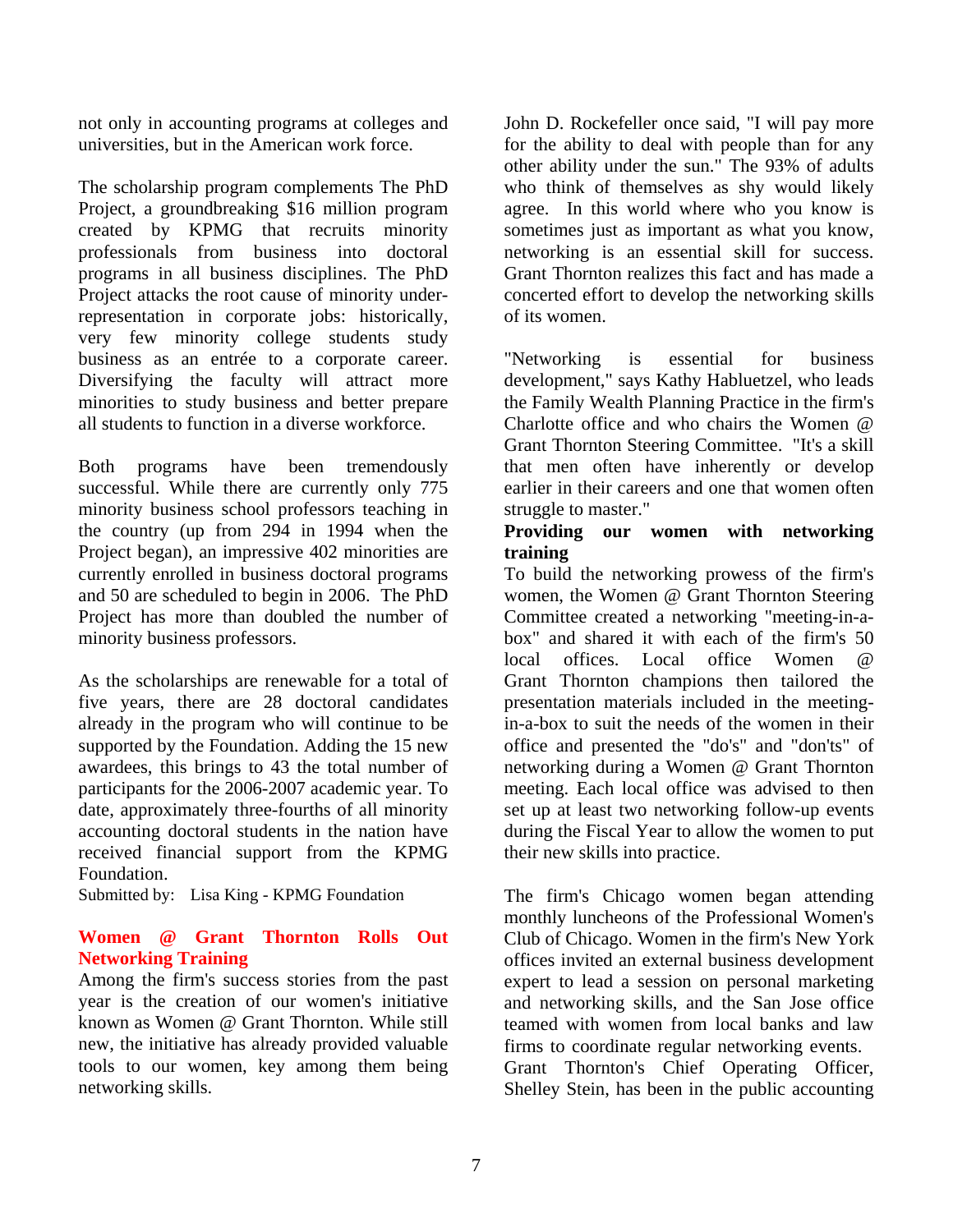profession for more than 28 years and says few skills have served her better in her career than solid networking. "Networking is integral to my career," Shelley notes. "It is essential in that it allows me to increase my visibility both within and outside of our organization. An added bonus is that I've met and developed relationships with people who have become good friends." *Submitted by: Monica J. Perez, National University Recruiting Manager, Grant Thornton LLP.*

#### **Financial Report:**

Following is the Diversity Section's budget for the fiscal year September 1, 2005, through August 31, 2006.

Inflows

| Dues                                 |       |
|--------------------------------------|-------|
| Assoc. Member                        | 138   |
| Full Member                          | 4,185 |
| Mid-year Meeting - Registration Fees | 700   |
| Interest Income                      | 265   |
| Total Inflow                         | 5,288 |
| <b>Outflows</b>                      |       |
| <b>Annual Meeting</b>                | 225   |
| Staff support                        | 265   |
| Awards                               | 239   |
| General/Administrative               | 638   |
| <b>Total General</b>                 | 1,158 |
| <b>Total Outflows</b>                | 1,383 |
| Net inflow                           | \$3.9 |

#### **Awards/Promotions/Honors**

Raymond J. Elson received the 2006 Rea and Lilian Steel Outstanding Teaching Award at Valdosta State University.

Buky Folami was hired as an assistant professor at Bryant University in Smithfield, RI

Margarita Lenk was awarded the 2006 Exceptional Achievement in Service-Learning Instruction and Research Award at Colorado State University. Margarita and two of her students, Erin Smrdu and Tara Nelson, were also

awarded the Jack Stewart Student Project Award, the first national student project competition of the Accounting information Systems Educators Association.

Robert Oliva was hired as Chairperson for the Department of Accounting at University of Arkansas at Little Rock.

Sharon Simmons from the University of the Virgin Islands was awarded the 2006 National Achievement in Education award by the National Association of Black Accountants (NABA).

## **Refereed Journal Publications**

Folami, B. and P. Musa. 2006. Semiconductor Company turns to Computer Integrated Manufacturing (CIM) to Improve Business Performance. *Business journal for Entrepreneurs.*

Folami, B., R. Arora and Kasim Alli. "SFAS 123 Amendment and the Use of Lattice Models to Value Employee Stock Options: Implications for Accountants" Forthcoming. *The CPA Journal*.

Hribar, S.P., N.T. Jenkins, and W.B. Johnson Stock Repurchase as an Earnings Management Device. *Journal of Accounting and Economics* 41 (3-27).

Lenk, M., E. Zlotkowski, S. Gelmon and R. Jones. 2005. Indicators of Engagement at Minority Serving Institutions. *National Campus Compact.* 

Jenice Prather-Kinsey. 2006. Developing Countries Converging with Developed-country Accounting Standards: Evidence from South Africa and Mexico*. The International Journal of Accounting*,